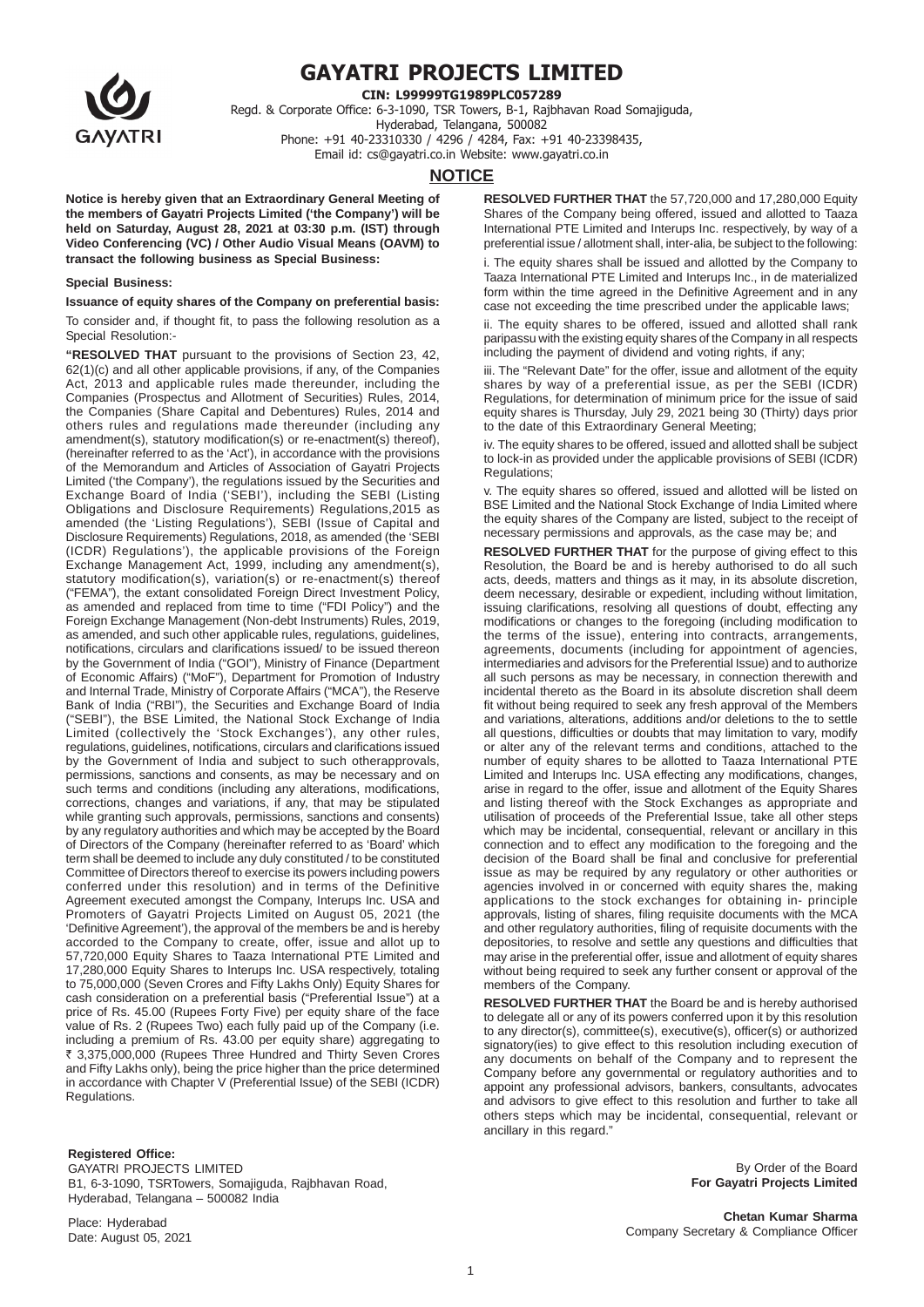## **NOTES:**

In view of the continuing Covid-19 pandemic, the Ministry of Corporate Affairs ('MCA') vide its General Circulars No.14/2020 dated April 08, 2020, No. 17/2020 dated April 13, 2020, No. 22/2020 dated June 15, 2020, No. 33/2020 dated September 28, 2020, No. 39/2020 dated December 31, 2020 and No. 10/2021 dated June 23, 2021 (collectively referred to as 'MCA Circulars') has permitted the holding of the EGM through Video Conferencing ('VC') / Other Audio Visual means ('OAVM'), without the physical presence of the members at a common venue. In compliance with the applicable provisions of the Companies Act, 2013 ('Act'), SEBI (Listing Obligations and Disclosure Requirements) Regulations, 2015 ('Listing Regulations') and MCA Circulars, the EGM of the Company is being held through Video Conferencing ('VC'). The deemed venue for the EGM shall be the Registered Office of the Company.

An Explanatory Statement pursuant to the provisions of Section 102 (1) of the Companies Act, 2013 ("Act") read with the relevant rules made thereunder, setting out the material facts and reasons in respect of Item provided in the Notice of EGM ('Notice'), is annexed and forms part of this Notice.

The Company has appointed KFin Technologies Private Limited (KFIN), Registrar and Transfer Agent of the Company, to provide the VC facility for conducting the EGM and for voting through remote evoting or through e-voting at the EGM. The procedure for participating in the meeting through VC/ OAVM is explained in this notes and is also available on the website of the Company at **www.gayatri.co.in.**

Since the EGM is being held through VC, physical attendance of the Members has been dispensed with. Accordingly, the facility for appointment of proxies by Members is not available, as provided in the MCA Circulars and hence the Proxy Form and Attendance Slip are not annexed to this Notice.

Pursuant to the provisions of Sections 112 and 113 of the Act, representatives of the Corporate Members may be appointed for the purpose of voting through remote e-voting or for participation and voting at the EGM through e-voting facility.

Body corporates are entitled to appoint authorized representative(s) to attend the EGM through VC and to cast their votes through remote e-voting/ e-voting at the EGM. In this regard, the body corporates are required to send a latest certified copy of the Board Resolution/ Authorization Letter/ Power of Attorney authorising their representative(s) to attend the meeting and vote on their behalf through e-voting. The said resolution/ letter/ power of attorney shall be sent by the body corporate through its registered e-mail id to the Scrutinizer by email through its registered email address to **scrutinizer@gayatri.co.in** with a copy marked to **einward.ris@kfintech.com** (KFIN's id).

Since the EGM will be held through VC/ OAVM, the route map of the venue of the Meeting is not annexed hereto. Members attending the EGM through VC/ OAVM shall be counted for the purpose of reckoning the quorum under Section 103 of the Act.

In accordance with the MCA Circulars read with the SEBI Circular No. SEBI/HO/CFD/CMD1/CIR/P/2020/79 dated May 12, 2020 and SEBI Circular no. SEBI/HO/CFD/CMD2/ CIR/P/2021/11 dated January 15, 2021 (the 'SEBI Circulars'):

Notice of the EGM is being sent to the Members, trustees of debenture holders and to all other persons so entitled in electronic mode only, whose email addresses has been registered with the Company/ Depository Participants ('DPs')/ Depository/ KFIN. Members are requested to verify/ update their details such as email address, mobile number etc. with their DPs, in case the shares are held in electronic form and with KFIN, in case the shares are held in physical form.

- 1. KFin Technologies Private Limited, ("KFin"), the Company's Registrar and Transfer Agent will provide the facility for voting through remote e-voting; for participating at the EGM through VC / OAVM and for e-voting during the EGM.
- 2. Generally, a Member entitled to attend and vote at a meeting is entitled to appoint a proxy to attend and vote on a poll instead of himself and the proxy need not be a Member of the Company. Since the EGM is being held through VC / OAVM, physical attendance of Members is dispensed with and consequently, the facility for appointment of proxies is not applicable. Hence proxy forms and attendance slips are not annexed to this Notice.

#### **DISPATCH OF EGM NOTICE, PROCESS FOR REGISTRATION OF EMAIL ID FOR OBTAINING COPY OF EGM NOTICE :**

- 3. In accordance with the provisions of the MCA and SEBI circulars, the EGM Notice is being sent through email only to Members whose email IDs are registered with KFin: National Securities Depository Limited ("NSDL") and / or Central Depository Services (India) Limited ("CDSL") (collectively referred to as Depositories or NSDL / CDSL).
- 4. The EGM Notice is available on the Company's website **www.gayatri.co.in** the website of KFin **https:// evoting.kfintech.com** and also on those of the BSE Limited www.bseindia.com and the National Stock Exchange of India Limited **www.nseindia.com.**
- 5. Members who have still not registered their email IDs are requested to do so at the earliest.
	- Members holding shares in electronic mode can get their email ID registered by contacting their respective Depository Participant.
	- Members holding shares in physical mode are requested to register their email ID with the Company or KFin, for receiving the EGM Notice. Requests can be email or by logging into **https://ris.kfintech.com/clientservices/mobilereg/ mobileemailreg.aspx.**

We urge Members to support this Green Initiative effort of the Company and get their email ID registered.

## **PROCEDURE FOR JOINING THE EGM THROUGH VC / OAVM:**

Members will be able to attend the EGM through VC / OAVM or view the live webcast of the EGM at https:// emeetings.kfintech.com/ by using their remote e-voting login credentials and selecting the 'Event' for Company's EGM.

Members who do not have the User ID and Password for evoting or have forgotten the User ID and Password may retrieve the same by following the remote e-voting instructions mentioned in the EGM Notice. Further, Members can also use the OTP based login for logging into the e-voting system.

7. Members may join the EGM through laptops, smartphones, tablets or ipads for better experience. Further, Members will be required to use internet with a good speed to avoid any disturbance during the EGM. Members will need the latest version of Chrome, Safari, Internet Explorer 11, MS Edge or Mozilla Firefox.

Please note that participants connecting from mobile devices or tablets or through laptops connecting via mobile hotspot may experience audio / video loss due to fluctuation in their respective network. It is therefore recommended to use stable Wi-Fi or LAN connection to mitigate any glitches.

Members will be required to grant access to the web-cam to enable two-way video conferencing.

Facility of joining the EGM through VC / OAVM shall open 30 minutes before the time scheduled for the EGM and shall be kept open throughout the EGM. Members will be able to participate in the EGM through VC / OAVM on a first-come-firstserve basis.

Large Members (i.e. Members holding 2% or more shareholding), promoters, institutional investors, directors, key managerial personnel, the Chairpersons of the Audit Committee, Nomination Remuneration Committee and Stakeholders Relationship Committee, Auditors, etc. will not be subject to the aforesaid restriction of first-come first-serve basis.

- 9. Institutional Members are encouraged to participate at the EGM through VC / OAVM and vote thereat.
- 10. Members, holding shares as on the cut-off date i.e. 20.08.2021 and who would like to speak or express their views or ask questions during the EGM may register themselves as speakers at **https://emeetings.kfintech.com** and clicking on "Speaker Registration" during the period from Tuesday August 24, 2021 (9:00 a.m. IST) upto Wednesday, August 25, 2021 (05.00 p.m. IST). Those Members who have registered themselves as a speaker will only be allowed to speak / express their views / ask questions during the EGM. The Company reserves the right to restrict the number of questions and number of speakers, as appropriate for smooth conduct of the EGM.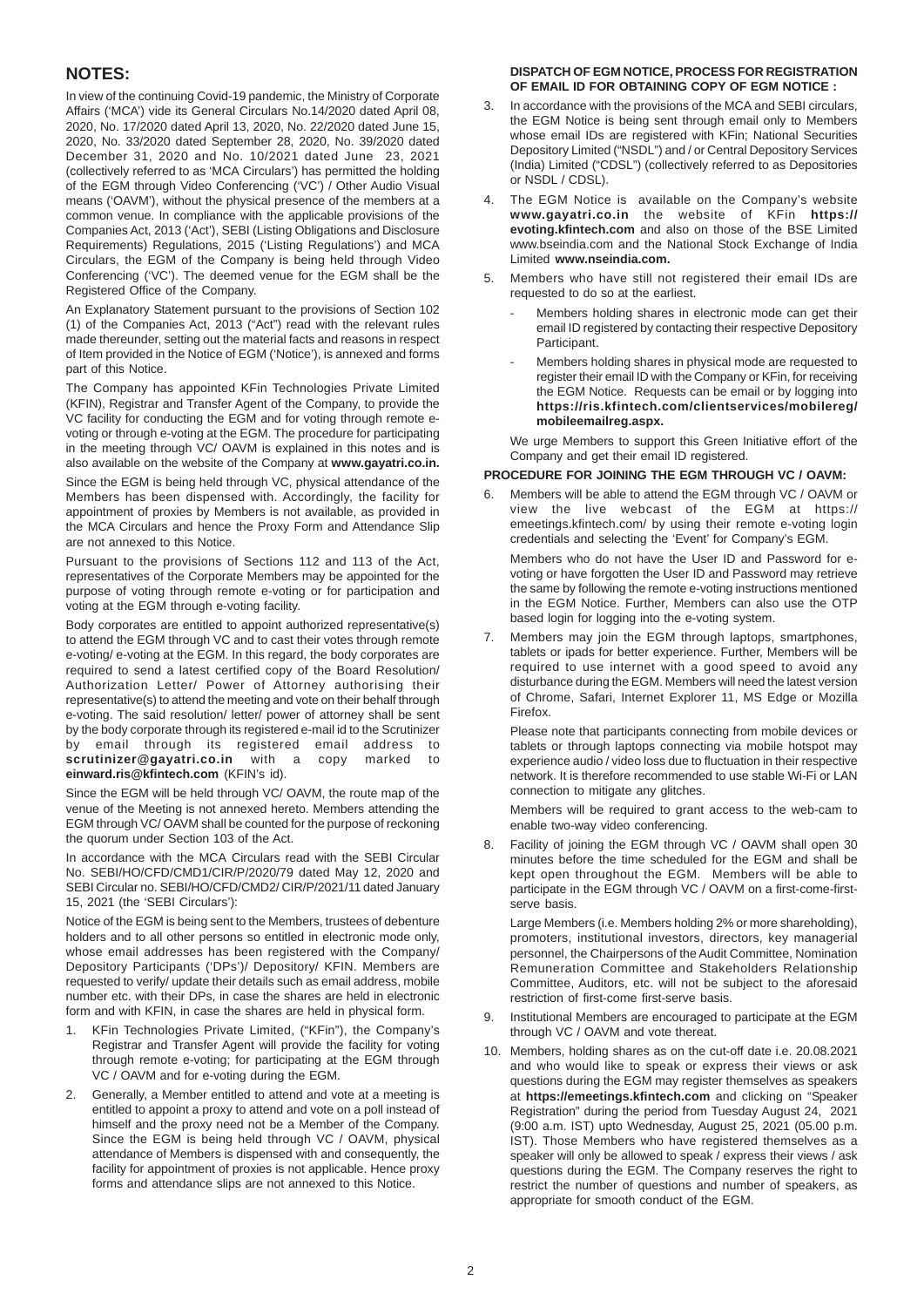Alternatively, Members holding shares as on the cut-off date may also visit https://emeetings.kfintech.com and click on the tab 'Post Your Queries' and post their queries/ views/questions in the window provided, by mentioning their name, demat account number/folio number, email ID and mobile number. The window will close at 5.00 p.m. (IST) on Wednesday, August 25, 2021.

11. Members who need assistance before or during the EGM, relating to use of technology, can contact KFin at 1800 309 4001 or write to them at evoting@kfintech.com.

## **PROCEDURE FOR REMOTE E-VOTING AND VOTING DURING THE EGM:**

- 12. Members are requested to attend and participate at the ensuing EGM through VC / OAVM and cast their vote either through remote e-voting facility or through e-voting facility to be provided during EGM.
- 13. The facility of e-voting during the EGM will be available to those Members who have not cast their vote by remote e-voting. Members, who cast their vote by remote e-voting, may attend the EGM through VC / OAVM, but will not be entitled to cast their vote once again on the resolutions. If a Member casts votes by both modes i.e. voting at EGM and remote e-voting, voting done through remote e-voting shall prevail and vote at the EGM shall be treated as invalid.
- 14. In case of any query and / or assistance required, relating to attending the EGM through VC / OAVM mode, Members may refer to the Help & Frequently Asked Questions (FAQs) and 'EGM VC / OAVM' user manual available at the download Section of **https://evoting.kfintech.com** or contact Mr. K. Anandan , KFin at the email ID **evoting@kfintech.com** or call KFin's toll free No.: 1800 309 4001 for any further clarifications / technical assistance that may be required.
- 15. In compliance with the provisions of Section 108 of the Act, Rule 20 of the Companies (Management and Administration) Rules, 2014, as amended from time to time, Regulation 44 of the Listing Regulations read with SEBI circular no. SEBI/HO/CFD/CMD/CIR/ P/2020/242 dated 9th December, 2020 relating to 'e-voting Facility Provided by Listed Entities' ("SEBI e-voting Circular"), the Company is pleased to provide to Members facility to exercise their right to vote on resolutions proposed to be considered at the EGM by electronic means through e-voting services arranged

#### by KFin. Members may cast their votes using an electronic voting system from a place other than the venue of the EGM ("remote e-voting").

- 16. The remote e-voting period commences on Wednesday, August 25, 2021 . (9:00 a.m. IST) and ends on Friday, August 27, 2021. (5:00 p.m. IST). During this period, Members of the Company holding shares either in physical form or in demat form, as on the cut-off date i.e. Friday, August 20, 2021 may cast their vote by remote e-voting. The remote e-voting module shall be disabled by KFin for voting thereafter. Once the vote on a resolution is cast by a Member, the Member shall not be allowed to change it subsequently.
- 17. The voting rights of Members shall be in proportion to their shares in the paid-up equity share capital of the Company as on the cutoff date.
- 18. Any person holding shares in physical form and non-individual shareholders holding shares as of the cut-off date, may obtain the login ID and password by sending a request at **evoting@Kfintech.com**. In case they are already registered with KFin for remote e-voting, they can use their existing User ID and password for voting.
- 19. In terms of SEBI e-voting Circular, e-voting process has been enabled for all 'individual demat account holders', by way of a single login credential, through their demat accounts / websites of Depositories / Depository Participant(s) ("DP").
- 20. Individual Members having demat account(s) would be able to cast their vote without having to register again with the e-voting service provider ("ESP") i.e. KFin, thereby not only facilitating seamless authentication but also ease and convenience of participating in the e-voting process. Members are advised to update their mobile number and e-mail ID with their DPs to access the e-voting facility.
- 21. The process and manner for remote e-voting and joining and voting at the EGM are explained below:
- Step 1 : Access to Depositories e-voting system in case of individual Members holding shares in demat mode.
- Step 2 : Access to KFin e-voting system in case of Members holding shares in physical and non-individual Members in demat mode.

## **Details on Step 1 are mentioned below:**

**I) Login for remote e-voting for Individual Members holding equity shares in demat mode.**

| <b>Type of Member</b>                                                                                                         | <b>Login Method</b>                                                                                                                                                                                                                                                       |  |  |  |  |  |
|-------------------------------------------------------------------------------------------------------------------------------|---------------------------------------------------------------------------------------------------------------------------------------------------------------------------------------------------------------------------------------------------------------------------|--|--|--|--|--|
| <b>Individual Members</b><br>holding securities in                                                                            | Existing Internet-based Demat Account Statement ("IDeAS") facility Users:                                                                                                                                                                                                 |  |  |  |  |  |
| demat mode with NSDL                                                                                                          | 1. Visit the e-services website of NSDLhttps://eservices.nsdl.com either on a personal computer<br>or on a mobile.                                                                                                                                                        |  |  |  |  |  |
|                                                                                                                               | 2. On the e-services home page click on the "Beneficial Owner" icon under "Login" which is<br>available under 'IDeAS' section. Thereafter enter the existing user idand password.                                                                                         |  |  |  |  |  |
|                                                                                                                               | 3. After successful authentication, Members will be able to see e-voting services under 'Value<br>Added Services'. Please click on "Access to e-voting" under e-voting services, after which the<br>e-voting page will be displayed.                                      |  |  |  |  |  |
|                                                                                                                               | 4. Click on company name i.e. Gayatri Projects Limited' or e-voting service provider i.e. KFin.<br>5. Members will be re-directed to KFin's website for casting their vote during the remote                                                                              |  |  |  |  |  |
| e-voting period and voting during the EGM.<br>Those not registered under IDeAS:                                               |                                                                                                                                                                                                                                                                           |  |  |  |  |  |
|                                                                                                                               | 1. Visit https://eservices.nsdl.com for registering.                                                                                                                                                                                                                      |  |  |  |  |  |
|                                                                                                                               | 2. Select "Register Online for IDeAS Portal" or click at                                                                                                                                                                                                                  |  |  |  |  |  |
|                                                                                                                               | https://eservices.nsdl.com/SecureWeb/IdeasDirectReg.jsp.                                                                                                                                                                                                                  |  |  |  |  |  |
|                                                                                                                               | 3. Visit the e-voting website of NSDL https://www.evoting.nsdl.com/.<br>4. Once the home page of e-voting system is launched, click on the icon "Login" which is<br>available under 'Shareholder / Member' section. A new screen will open.                               |  |  |  |  |  |
|                                                                                                                               |                                                                                                                                                                                                                                                                           |  |  |  |  |  |
|                                                                                                                               | 5. Members will have to enter their User ID (i.e. the sixteen digitdemat account number held<br>with NSDL), password / OTP and a Verification Code as shown on the screen.                                                                                                |  |  |  |  |  |
| 6. After successful authentication, Members will be redirected to NSDL Depository site wherein<br>they can see e-voting page. |                                                                                                                                                                                                                                                                           |  |  |  |  |  |
|                                                                                                                               | 7. Click on company name i.e Gayatri Projects Limited or e-voting service provider name i.e KFin<br>after which the Member will be redirected to e-voting service provider website for casting their<br>vote during the remote e-voting period and voting during the EGM. |  |  |  |  |  |
|                                                                                                                               | 8. Members can also download the NSDL Mobile App "NSDL Speede" facility by scanning the<br>QR code mentioned below for seamless voting experience.                                                                                                                        |  |  |  |  |  |
|                                                                                                                               | NSDL Mobile App is available on<br>Google Play<br>App Store                                                                                                                                                                                                               |  |  |  |  |  |
|                                                                                                                               |                                                                                                                                                                                                                                                                           |  |  |  |  |  |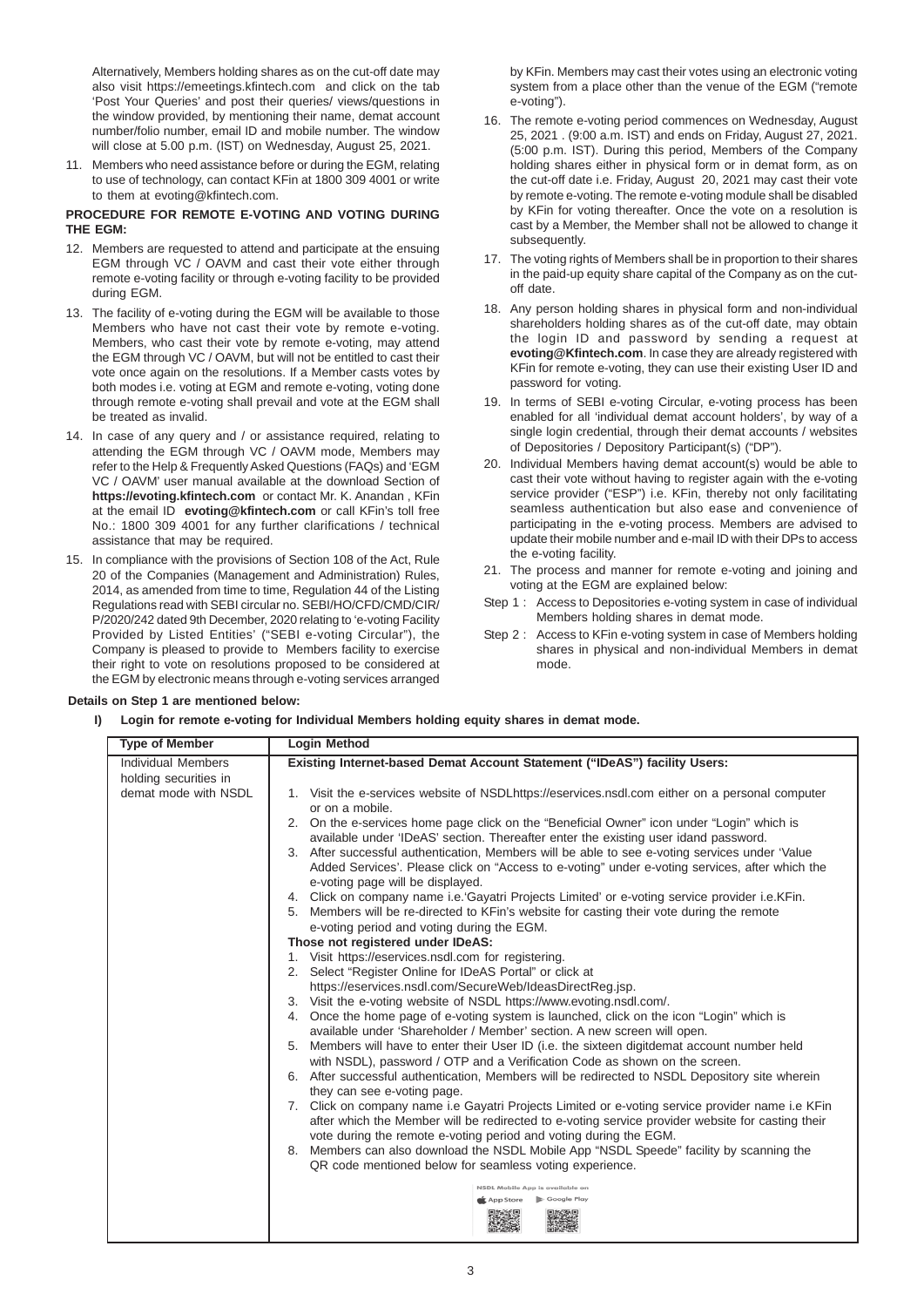| <b>Individual Members</b><br>holding securities<br>in demat mode<br>with CDSL                                              | 1. Existing user who have opted for Electronic Access To Securities Information ("Easi/<br>Easiest") facility:<br>Visit https://web.cdslindia.com/myeasi/home/login or www.cdslindia.com<br>i.<br>ii.<br>Click on New System Myeasi.<br>Login to MyEasi option under quick login.<br>iii.<br>Login with the registered user ID and password.<br>iv.<br>Members will be able to view the e-voting Menu.<br>V.<br>The Menu will have links of KFin e-voting portal and will be redirected to the e-voting page<br>vi.<br>of KFin to cast their vote without any further authenciation.                                                                                                 |
|----------------------------------------------------------------------------------------------------------------------------|--------------------------------------------------------------------------------------------------------------------------------------------------------------------------------------------------------------------------------------------------------------------------------------------------------------------------------------------------------------------------------------------------------------------------------------------------------------------------------------------------------------------------------------------------------------------------------------------------------------------------------------------------------------------------------------|
|                                                                                                                            | 2. User not registered for Easi/Easiest<br>Visit https://web.cdslindia.com/myeasi/Registration/EasiRegistrationfor registering.<br>i.<br>Proceed to complete registration using the DP ID, Client ID (BO ID), etc.<br>ii.<br>After successful registration, please follow the steps given in point no. 1 above to cast<br>iii.<br>your vote.                                                                                                                                                                                                                                                                                                                                         |
|                                                                                                                            | 3. Alternatively, by directly accessing the e-voting website of CDSL<br>Visit www.cdslindia.com<br>i.<br>ii.<br>Provide demat Account Number and PAN<br>iii.<br>System will authenticate user by sending OTP on registered mobile and email as<br>recorded in the demat Account.<br>After successful authentication, please enter the e-voting module of CDSL. Click on the<br>iv.<br>e-voting link available against the name of the Company, viz. 'Gayatri Projects Limited'<br>or select KFin.<br>Members will be re-directed to the e-voting page of KFin to cast their vote without<br>V.<br>any further authentication.                                                        |
| <b>Individual Members</b><br>login through their<br>demat accounts /<br><b>Website of Depository</b><br><b>Participant</b> | Members can also login using the login credentials of their demat account through their DP<br>i.<br>registered with the Depositories for e-voting facility.<br>Once logged-in, Members will be able to view e-voting option.<br>ii.<br>Upon clicking on e-voting option, Members will be redirected to the NSDL / CDSL<br>iii.<br>website after successful authentication, wherein they will be able to view the e-voting<br>feature.<br>Click on options available against Gayatri Projects Limited or KFin.<br>iv.<br>Members will be redirected to e-voting website of KFin for casting their vote during the<br>V.<br>remote e-voting period without any further authentication. |

**Important note: Members who are unable to retrieve User ID / Password are advised to use Forgot user ID and Forgot Password option available at respective websites.**

**Helpdesk for Individual Members holding securities in demat mode for any technical issues related to login through NSDL / CDSL:**

| Login type                | <b>Helpdesk details</b>                                                                                                             |
|---------------------------|-------------------------------------------------------------------------------------------------------------------------------------|
| Securities held with NSDL | Please contact NSDL helpdesk by sending a request at evoting@nsdl.co.inor call at<br>toll free no.: 1800 1020 990 and 1800 22 44 30 |
| Securities held with CDSL | Please contact CDSL helpdesk by sending a request at helpdesk evoting@cdslindia.comor contact<br>at 022-23058738 or 022-23058542-43 |

#### **Details on Step 2 are mentioned below:**

- **II) Login method for e-voting for Members other than Individual's Members holding shares in demat mode and Members holding shares in physical mode.**
	- (A) Members whose email IDs are registered with the Company / Depository Participants(s), will receive an email from KFin which will include details of e-voting Event Number (EVEN), USER ID and password.

They will have to follow the following process:

- i. Launch internet browser by typing the **URL: https:// emeetings.kfintech.com/**
- ii. Enter the login credentials (i.e. User ID and password). In case of physical folio, User ID will be EVEN (E-Voting Event Number) xxxx, followed by folio number. In case of Demat account, User ID will be your DP ID and Client ID. However, if a Member is registered with KFin for e-voting, they can use their existing User ID and password for casting the vote.
- iii. After entering these details appropriately, click on "LOGIN".
- iv. Members will now reach password change Menu wherein they are required to mandatorily change the password. The new password shall comprise of minimum 8 characters with at least one upper case (A- Z), one lower case (a-z), one numeric value (0-9) and a special character (@,#,\$, etc.,). The system will prompt the Member to change their password and update their contact details viz. mobile number, email ID etc. on first login. Members may also enter a secret question and answer of their choice to retrieve their password in case they forget it. It is strongly

recommended that Members do not share their password with any other person and that they take utmost care to keep their password confidential.

- v. Members would need to login again with the new credentials.
- vi. On successful login, the system will prompt the Member to select the "EVEN" i.e., 'Gayatri Projects Limited"- EGM" and click on "Submit"
- vii. On the voting page, enter the number of shares (which represents the number of votes) as on the Cut-off Date under "FOR/AGAINST" or alternatively, a Member may partially enter any number in "FOR" and partially "AGAINST" but the total number in "FOR/AGAINST" taken together shall not exceed the total shareholding as mentioned herein above. A Member may also choose the option ABSTAIN. If a Member does not indicate either "FOR" or "AGAINST" it will be treated as "ABSTAIN" and the shares held will not be counted under either head.
- viii. Members holding multiple folios / demat accounts shall choose the voting process separately for each folio / demat account.
- ix. Voting has to be done for each item of the notice separately. In case a Member does not desire to cast their vote on any specific item, it will be treated as abstained.
- x. A Member may then cast their vote by selecting an appropriate option and click on "Submit".
- xi. A confirmation box will be displayed. Click "OK" to confirm else "CANCEL" to modify. Once a Member has voted on the resolution (s), they will not be allowed to modify their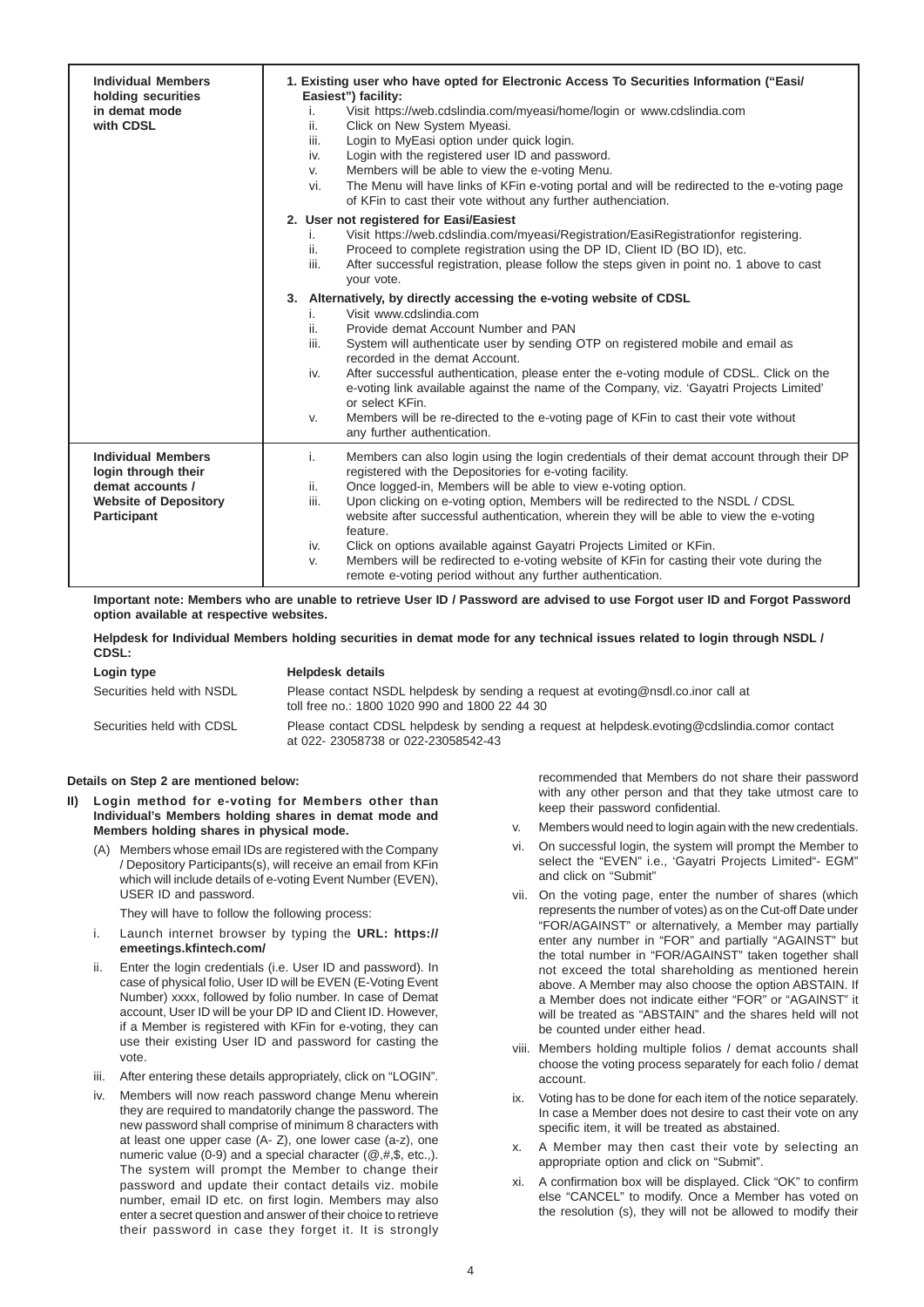vote. During the voting period, Members can login any number of times till they have voted on the Resolution(s).

- (B) Members whose email IDs are not registered with the Company/ Depository Participants(s), and consequently the EGM Notice and e-voting instructions cannot be serviced, will have to follow the following process:
	- Members who have not registered their email address, thereby not being in receipt of the EGM Notice and e-voting instructions, may temporarily get their email address and mobile number submitted with KFin, by accessing the **link: https://ris.kfintech.com/clientservices/mobilereg/ mobileemailreg.aspx.**
	- ii. Members are requested to follow the process as guided to capture the email address and mobile number for receiving the soft copy of the EGM Noticeand e-voting instructions along with the User ID and Password. In case of any queries, Members may write to **einward.ris@kfintech.com.**
	- iii. Alternatively, Members may send an e-mail request at the email id **einward.ris@kfintech.com** along with scanned copy of the request letter, duly signed, providing their email address, mobile number, self-attested PAN copy and Client Master copy in case of electronic folio and copy of share certificate in case of physical folio for sending the, Notice of EGM and the e-voting instructions.
	- iv. After receiving the e-voting instructions, please follow all the above steps to cast your vote by electronic means.

#### **Details on Step 3 are mentioned below:**

- **III) Instructions for all the shareholders, including Individual, other than Individual and Physical, for attending the EGM of the Company through VC/OAVM and e-voting during the meeting.**
	- i. Members will be able to attend the EGM through VC / OAVM platform provided by KFin. Members may access the same at https://emeetings.kfintech.com/ by using the e-voting login credentials provided in the email received from the Company / KFin.
	- ii. After logging in, click on the Video Conference tab and select the EVEN of the Company.
	- iii. Click on the video symbol and accept the meeting etiquettes to join the meeting. Please note that Members who do not have the user id and password for e-voting or have forgotten the same may retrieve them by following the remote e-voting instructions mentioned above.

#### **Other Instructions:**

- A person, whose name is recorded in the Register of Members or in the Register of Beneficial Owners maintained by the Depositories as on the cut-off date only shall be entitled to avail the facility of remote e-voting as well as voting at the EGM.
- II. The voting rights of Members shall be in proportion to their shares of the paid up equity share capital of the Company as on the cutoff date i.e. 20.08.2021.
- III. Any person who acquires shares of the Company and becomes a Member of the Company after dispatch of the Notice of EGM and holding shares as of the cut-off date i.e. 20.08.2021 may obtain the User ID and Password in the manner as mentioned below:
	- a. If the mobile number of the Member is registered against Folio No. / DP ID Client ID, the Member may send SMS: MYEPWD<space>E-voting Event Number + Folio No. or DP ID Client ID to +91 9212993399

Example for NSDL: MYEPWD<SPACE> IN12345612345678 Example for CDSL: MYEPWD<SPACE> 1402345612345678 Example for Physical: MYEPWD<SPACE> XXX1234567890

- b. If email ID of the Member is registered against Folio No. / DP ID Client ID, then on the home page of https:// **evoting.kfintech.com,** the Member may click 'Forgot password' and enter Folio No. or DP ID Client ID and PAN to generate a password.
- Members may call KFin toll free number 1800 309 4001.
- Members may send an email request to: **evoting@kfintech.com.** If the Member is already registered with the KFin e-voting platform then such Member can use

**Registered Office:** GAYATRI PROJECTS LIMITED B1, 6-3-1090, TSRTowers, Somajiguda, Rajbhavan Road, Hyderabad, Telangana – 500082 India

Place: Hyderabad Date: August 05, 2021 his / her existing User ID and password for casting the vote through remote e-voting.

- IV. The Board of Directors has appointed Mr. Y Koteswara Rao (ACS-3785; C.P. No. 7427), and failing him, Mr. Madhu Sudna Rao / Mr. Rajesh Kumar as the Scrutinizer to scrutinize the e-voting during the EGM and remote e-voting process in a fair and transparent manner and they have communicated their willingness to be appointed and will be available for the said purpose.
- V. The procedure for e-voting during the EGM is same as the instructions mentioned above for remote e-voting since the EGM is being held through VC/OAVM. The e-voting window shall be activated upon instructions of the Chairman of the EGM during the EGM. E-voting during the EGM is integrated with the VC/ OAVM platform and no separate login is required for the same.
- VI. The results declared along with the Scrutinizer's report will be forwarded to BSE Limited and National Stock Exchange of India Limited; be displayed at the Registered Office of the Company and simultaneously uploaded on the Company's website viz. **www.gayatri.co.in** and that of KFin viz. **https:// evoting.kfintech.com.**

#### **PROCEDURE FOR INSPECTION OF DOCUMENTS:**

All documents referred to in the Notice will also be available electronically for inspection without any fee by the members from the date of circulation of this Notice up to the date of EGM i.e. Saturday, August 28, 2021. Members seeking to inspect such documents can send an email to **cs@gayatri.co.in**

#### **OTHER INFORMATION:**

As per Regulation 40 of SEBI (Listing Obligations and Disclosure Requirements) Regulations, 2015 ('Listing Regulations'), securities of listed companies can be transferred only in dematerialized form with effect from April 1, 2019, except in case of request received for transmission or transposition of securities. In view of this and to eliminate all risks associated with physical shares and for ease of portfolio management, Members holding shares in physical form are requested to consider converting their holdings to dematerialized form. Members can contact the Company or KFIN for assistance in this regard.

Members who are holding shares in physical form are requested to address all correspondence concerning registration of transmissions, sub-division, consolidation of shares or any other share related matters and/ or change in address or updation thereof to KFIN. Members, whose shareholding is in electronic format are requested to direct change of address notifications, registration of e-mail address and updation of bank account details to their respective DPs.

Non-resident Indian shareholders are requested to inform about the following to the Company or KFIN or the concerned DP, as the case may be, immediately of:

a. The change in the residential status on return to India for permanent settlement;

b. The particulars of the NRE Account with a Bank in India, if not furnished earlier.

Members can avail the facility of nomination in respect of shares held by them in physical form pursuant to the Provisions of Section 72 of the Companies Act, 2013 read with Rule 19(1) of the Companies (Share Capital and Debentures) Rules, 2014. Members desiring to avail this facility may send their nomination in the prescribed Form duly filled in to KFIN. The Nomination Form in the prescribed format is available on the website of the Company at **www.gayatri.co.in.** Members interested in obtaining a copy of the Nomination Form may write to the Company Secretary at the Company's registered office.

Securities and Exchange Board of India has mandated the submission of PAN by every participant in securities market. Members holding shares in electronic form are, therefore, requested to submit their PAN details to their DPs with whom they are maintaining their demat accounts. Members holding shares in physical form can submit their PAN to KFIN. Members who are holding shares in physical form in identical names in more than one folio are requested to write to KFIN enclosing their share certificates to consolidate their holding into one folio.

> By Order of the Board **For Gayatri Projects Limited**

**Chetan Kumar Sharma** Company Secretary & Compliance Officer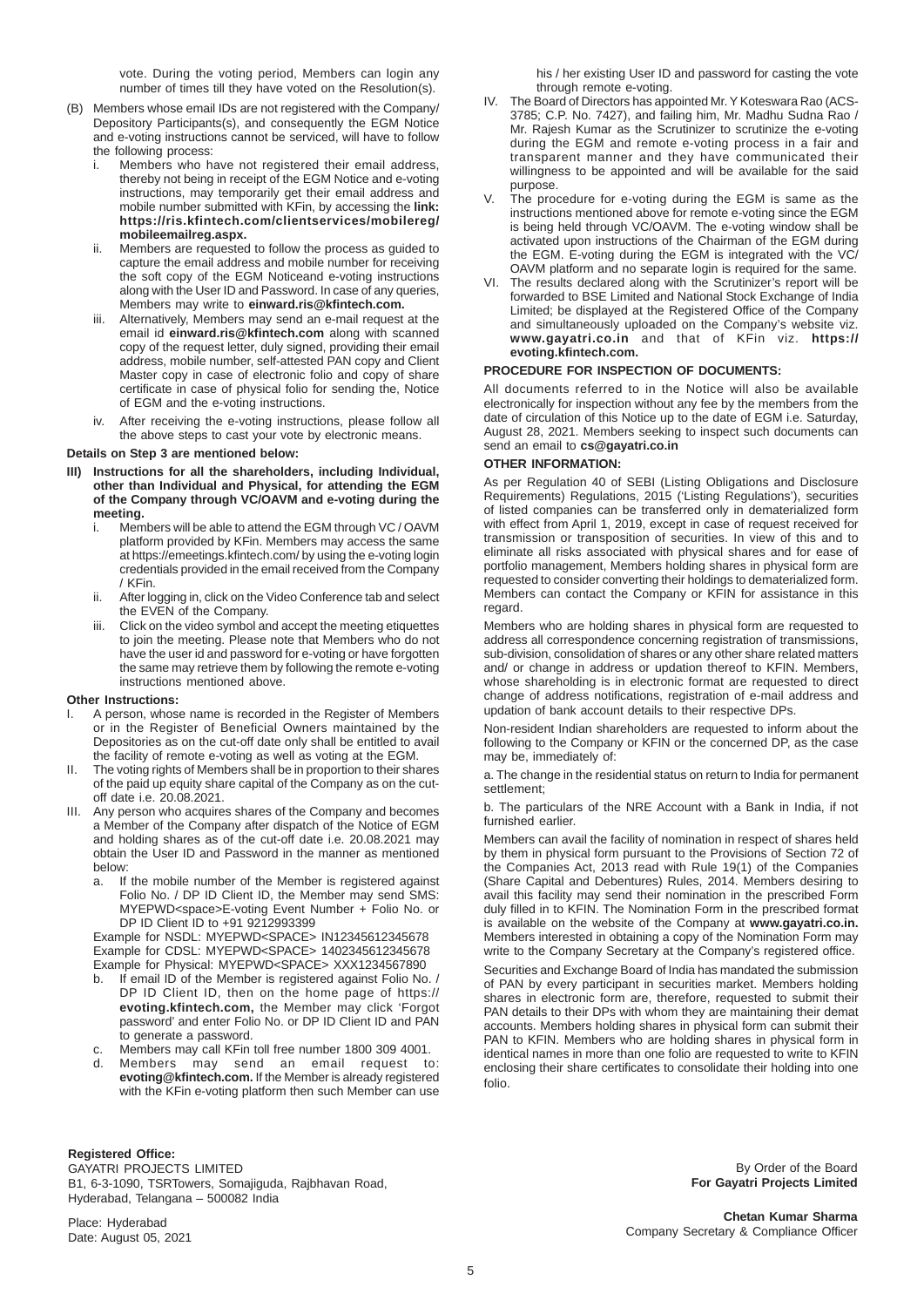## **EXPLANATORY STATEMENT**

As required by Section 102 of the Companies Act,2013 (the "Act") and relevant regulations of SEBI ICDR regulation , 2018 the following Explanatory Statement sets out all material facts relating to the special business mentioned in the accompanying Notice dated August 05, 2021:

In accordance with Sections 23(1)(b), 42 and 62(1)(c) and other applicable provisions of the CompaniesAct, 2013 (the "Act") and the Companies (Prospectus and Allotment of Securities) Rules, 2014, the Companies (Share Capital and Debentures) Rules, 2014 and other applicable rules made there under (including any statutory modification(s) or re-enactment(s) thereof for the time being in force) and in accordance with the Securities and Exchange Board of India(Issue of Capital and Disclosure Requirements) Regulations, 2018 (the "SEBI ICDR Regulations") and the Securities and Exchange Board of India (Listing Obligations and Disclosure Requirements) Regulations, 2015 (the "Listing Regulations"), as amended from time to time, approval of share holders of the Company by way of special resolution is required to issue securities by way of private placement on a preferential basis to Taaza International PTE Limited and Interups Inc. USA pursuant to signing of definitive agreement.

The Company is working on along term strategic plan focused on reducing debt there by strengthening the balance sheet and improve its overall return metrics.

An equity infusion will strengthen the Company's balance sheet and reduce finance cost of the Company. In order to achieve the said objective and strengthen its financial position, various measures are required to be taken to enhance financial resources, including the enhanced working capital requirements.

The Board, pursuant to its resolution dated August 05, 2021 has approved the proposed Preferential Issue to Taaza International PTE Limited and Interups Inc. USA at a price of  $\overline{6}45$  per Equity Share ("Issue Price"), and consequently, recommends the resolutionas set out above to be passed by the Members through a special resolution, basis on which the price has been arrived at is given below at para V.

The details in relation to the Preferential Issue as required under the SEBI ICDR Regulations and the Act read with the rules issued there under, are set forth below:

#### **i) Particulars of the Preferential Issue including date of passing of Board resolution**

The Board of Directors at its meeting held on August 05, 2021, subject to the approval of the Members and such other approvals as may be required, signed a definitive agreement with Interups Inc. USA and has approved the issuance of up to 75000000 Equity Shares at a price of  $\bar{z}$ 45 per Equity Share, aggregating to ₹ 3,375,000,000 (Rupees Three Hundred and Thirty Seven Crores and Fifty Lakhs only) to Taaza International PTE Limited (57720000 Equity Shares) and Interups Inc. USA (17280000 Equity Shares) for cash consideration, on a preferential basis.

## **ii) Kinds of securities offered and the price at which security is being offered**

Up to 75000000 Equity Shares of the Company, at a price of ₹45 (including a premium of  $\bar{z}$ 43) per Equity Shares aggregating up  $\bar{\tau}$  3,375,000,000 (Rupees Three Hundred and Thirty Seven Crores and Fifty Lakhs only), such price being not less than the minimum price as on the Relevant Date determined in accordance with the provisions of Chapter V of the SEBI ICDR Regulations as detailed in Para V below.

## **iii) Objects of the Preferential Issue and aggregate amount proposed to be raised**

The Company proposes to raise an amount aggregating up to  $\bar{z}$ 3,375,000,000 (Rupees Three Hundred and Thirty Seven Crores and Fifty Lakhs only) through the Preferential Issue. The proceeds of the Preferential Issue will be utilized for repayment of borrowings of the Company and meeting future funding requirements and other general corporate purposes of the Company and its subsidiaries.

#### **iv) Relevant Date**

In terms of the provisions of Chapter V of the SEBI ICDR Regulations, relevant date for determining the floor price for the Preferential Issue is July 29, 2021, being the date 30 days prior to the date of this Extra Ordinary General Meeting (EGM) i.e.28.08.2021.

## **v) Basis on which the price has bee narrived at and justification for the price (including premium, if any)**

The equity shares of Company are listed and frequently traded on the BSE Limited and the National Stock Exchange of India Limited in accordance with SEBI (ICDR) Regulations. For the purpose of computation of the issue price per equity share, National Stock Exchange of India Limited is the Stock Exchange that has higher trading volume during the preceding 2 (Two) weeks prior to the Relevant Date has been considered.

The Company has stressed assets as per Regulation 164A of the SEBI (ICDR) Regulations, 2018, as amended, therefore, pricing for the preferential issue of Equity Shares has been determined in accordance with the said regulation.

In terms of Regulation 164A (1) of the SEBI (ICDR) Regulations, In case of frequently traded shares, the price of the equity shares to be allotted pursuant to the preferential issue shall not be less than the average of the weekly high and low of the volume weighted average price of the related equity shares quoted on a recognized stock exchange during the two weeks preceding the relevant date.

The floor price as computed under Regulation 164A of SEBI (ICDR) Regulations is Rs. 37.87 (Rupees Thirty Seven and Eighty Seven Paisa). Accordingly, the price per equity share, to be issued, is fixed at Rs. 45.00 (Rupees Forty Five), being not less than the price computed under the aforesaid Regulation 164A.

Since the equity shares of the Company have been listed on the recognized Stock Exchanges for a period of more than 2 (Two) weeks prior to the Relevant Date, it is not required to re-compute the price per equity share to be issued and therefore, the Company is not required to submit the undertaking specified under Regulations 163(1) (g) and (h) of the SEBI (ICDR) Regulations.

As per Regulation 164A(2) SEBI (ICDR) Regulations, No allotment of equity shares shall be made unless the issuer company meets any two of the following criteria:

- (i) it has disclosed all defaults relating to the payment of interest, repayment of principal amount on loans from banks, financial institutions or other financial companies and listed or unlisted debt securities, and such payment default is continuing for at least 90 calendar days after the occurrence of such default;
- (ii) there is an inter-creditor agreement (ICA) in terms of Reserve Bank of India (Prudential Framework for Resolution of Stressed Assets) Directions 2019 dated June 7, 2019.
- (iii) the credit rating of the financial instruments, credit instruments or borrowings of the listed entity has been downgraded to "D".

The Company meets the aforesaid criteria as on date of this special resolution and allotment shall be made if the Company continues to meet the said criteria on date of allotment.

Further, the proposed Allotteess confirm that they meet the criteria specified under regulation 164A(3) of the SEBI ICDR Regulations.

As per regulation 164A(5) of the SEBI ICDR Regulations, the proceeds of such preferential issue shall not be used for any repayment of loans taken from promoters/ promoter group/ group companies. The proposed use of proceeds has been disclosed in the explanatory statement sent for the purpose of the shareholder resolution.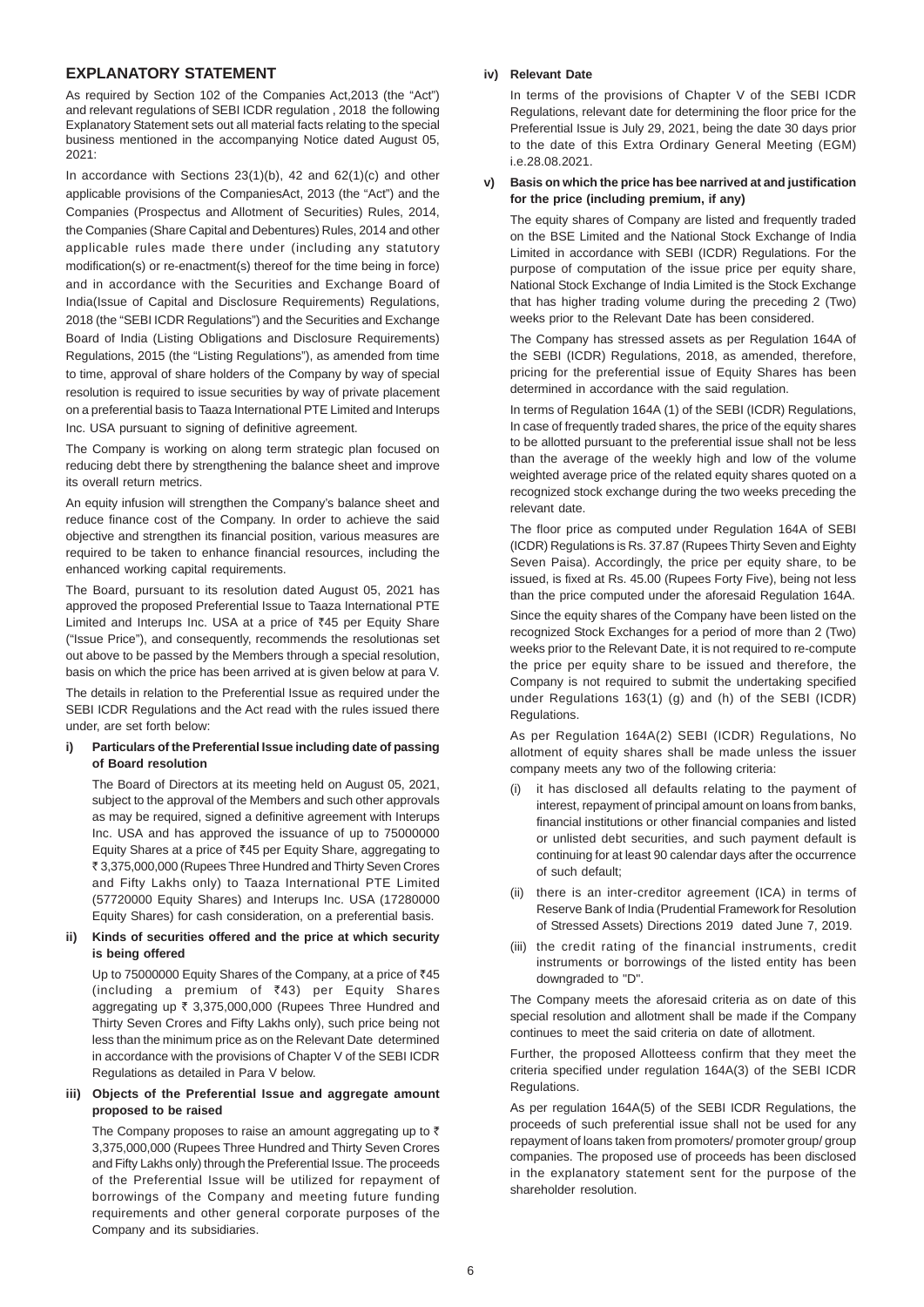vi) Shareholding pattern of the Company Pre and Post the issue: The Shareholding pattern giving the present position considering full allotment of shares issued on the preferential basis, as per the aforesaid resolution, is given below:

| S.<br>No.      | Name of the<br><b>Shareholder</b>         | Pre-issue<br>(30.07.2021)   |                           | <b>Preferential</b><br><b>Issue</b> | Post Issue    |               |
|----------------|-------------------------------------------|-----------------------------|---------------------------|-------------------------------------|---------------|---------------|
| Α              | Promoters and Promoter<br>Group Holding   |                             |                           |                                     |               |               |
| $\mathbf{1}$   | Indian                                    |                             |                           |                                     |               |               |
|                | Individual                                | 77260607                    | 41.27                     |                                     | 77260607      | 29.47         |
|                | <b>Bodies Corporate</b>                   | ä,                          | $\omega$                  |                                     |               | $\mathbf{r}$  |
|                | <b>Others</b>                             | $\mathbf{r}$                | $\omega$                  |                                     | $\mathcal{L}$ | $\sim$        |
|                | Sub-Total                                 | 77260607                    | 41.27                     |                                     | 77260607      | 29.47         |
| $\overline{2}$ | Foreign                                   |                             |                           |                                     |               |               |
|                | Sub-Total (A)                             | 77260607                    | 41.27                     |                                     | 77260607      | 29.47         |
| B              | Non- Promoters' Holding                   |                             |                           |                                     |               |               |
| $\mathbf{1}$   | Institutional investors                   | $\omega$                    | $\Box$                    |                                     | $\omega$      | $\sim$        |
|                | Mutual Fund                               |                             | $\blacksquare$            |                                     | ÷.            |               |
|                | Venture Capital Funds                     |                             | $\overline{a}$            |                                     |               |               |
|                | Alternate Investment Funds                | $\blacksquare$              | ä,                        |                                     |               |               |
|                | Foreign Institutional Investors           | 11567064                    | 6.18                      |                                     | 11567064      | 4.41          |
|                | Foreign Portfolio Investor                | 23451641                    | 12.53                     |                                     | 23451641      | 8.94          |
|                | Financial Institutions / Banks            | 25                          | 0.00                      |                                     | 25            |               |
|                | Insurance Companies                       |                             | $\Box$                    |                                     |               |               |
|                | Sub-Total (B)(1)                          | 35018730                    | 18.71                     |                                     | 35018730      | 13.35         |
| $\overline{2}$ | Non-Institutional investors               |                             |                           |                                     |               |               |
|                | Individual                                | 49285870                    | 26.33                     |                                     | 49285870      | 18.80         |
|                | NBFCs registered with RBI                 | $\equiv$                    | $\omega$                  |                                     |               |               |
|                | Trusts                                    |                             | $\omega$                  |                                     |               |               |
|                | Hindu Undivided Family                    | 3907124                     | 2.09                      |                                     | 3907124       | 1.49          |
|                | Foreign Companies                         | $\mathcal{L}^{\mathcal{A}}$ | $\mathbb{Z}^{\mathbb{Z}}$ |                                     | $\sim$        | $\mathcal{L}$ |
|                | Non-Resident Indians<br>(Non-Repatriable) | 2300802                     | 1.23                      |                                     | 2300802       | 0.88          |
|                | Non-Resident Indians<br>(Repatriable)     | 8695597                     | 4.65                      |                                     | 8695597       | 3.32          |
|                | <b>Clearing Member</b>                    | 3243798                     | 1.73                      |                                     | 3243798       | 1.24          |
|                | <b>Bodies Corporate</b>                   | 7478313                     | 3.99                      | 75000000                            | 82478313      | 31.46         |
|                | <b>IEPF</b>                               | 7844                        | 0.00                      |                                     | 7844          | 0.00          |
|                | Sub-Total (B)(2)                          | 74919348                    | 40.02                     |                                     | 149911504     | 57.17         |
|                | Sub-Total $(B)=$                          | 109938078                   | 58.72                     |                                     | 184938088     | 70.53         |
|                | $(B)(1) + (B)(2)$                         | $\omega$                    | ÷,                        |                                     |               |               |
|                | Non Promoter - Non Public                 | $\omega$                    | $\Box$                    |                                     |               |               |
|                | <b>Grand Total</b>                        | 187198685                   | 100.00                    |                                     | 262198685     | 100.00        |

**vii) Proposal / Intention of Promoters, Directors or Key Managerial Personnel to subscribe the offer:**

None of the Promoters, Directors or Key Managerial Personnel of the Company, intend to subscribe to any equity shares pursuant to this preferential issue.

**viii) Identity of Proposed Allottees (including natural persons who are the ultimate beneficial owners of equity shares proposed to be allotted and/or who ultimately control), the percentage (%) of Post Preferential Issue Capital that may be held by them and Change in Control, if any, consequent to the Preferential Issue:**

| Name of the<br>proposed                      | Category                              | Present share pre-issue<br>holding |                              | Post issue share holding |                              | Ultimate<br>beneficial |
|----------------------------------------------|---------------------------------------|------------------------------------|------------------------------|--------------------------|------------------------------|------------------------|
| allottee                                     |                                       | Pre-issue<br>holding               | % of total<br>equity capital | Post holding<br>issue    | % of total<br>equity capital | owners                 |
| Taaza<br>International<br><b>PTE Limited</b> | Foreign<br>Corporate<br><b>Bodies</b> | <b>NIL</b>                         | <b>NIL</b>                   | 57,720,000               | 22.01%                       | $***$                  |
| Interups<br>Inc. USA                         | Foreign<br>Corporate<br><b>Bodies</b> | NIL.                               | <b>NIL</b>                   | 17,280,000               | 06.59%                       | Mr. Laxmi Prasad*      |

\*There is no natural person who, whether acting alone or together, or through one or more juridical person, has ownership of or entitlement to more than 25% of shares or capital or profits of Interups Inc. USA., or exercises control through other means except as given below:

The governance and decision making with respect to the shares held by the shareholders of Interups Inc. USA. is controlled by Mr. Laxmi Prasad. \*\* Taaza International PTE Limited is a subsidiary of Taaza International Limited, which is listed on BSE Limited in India.